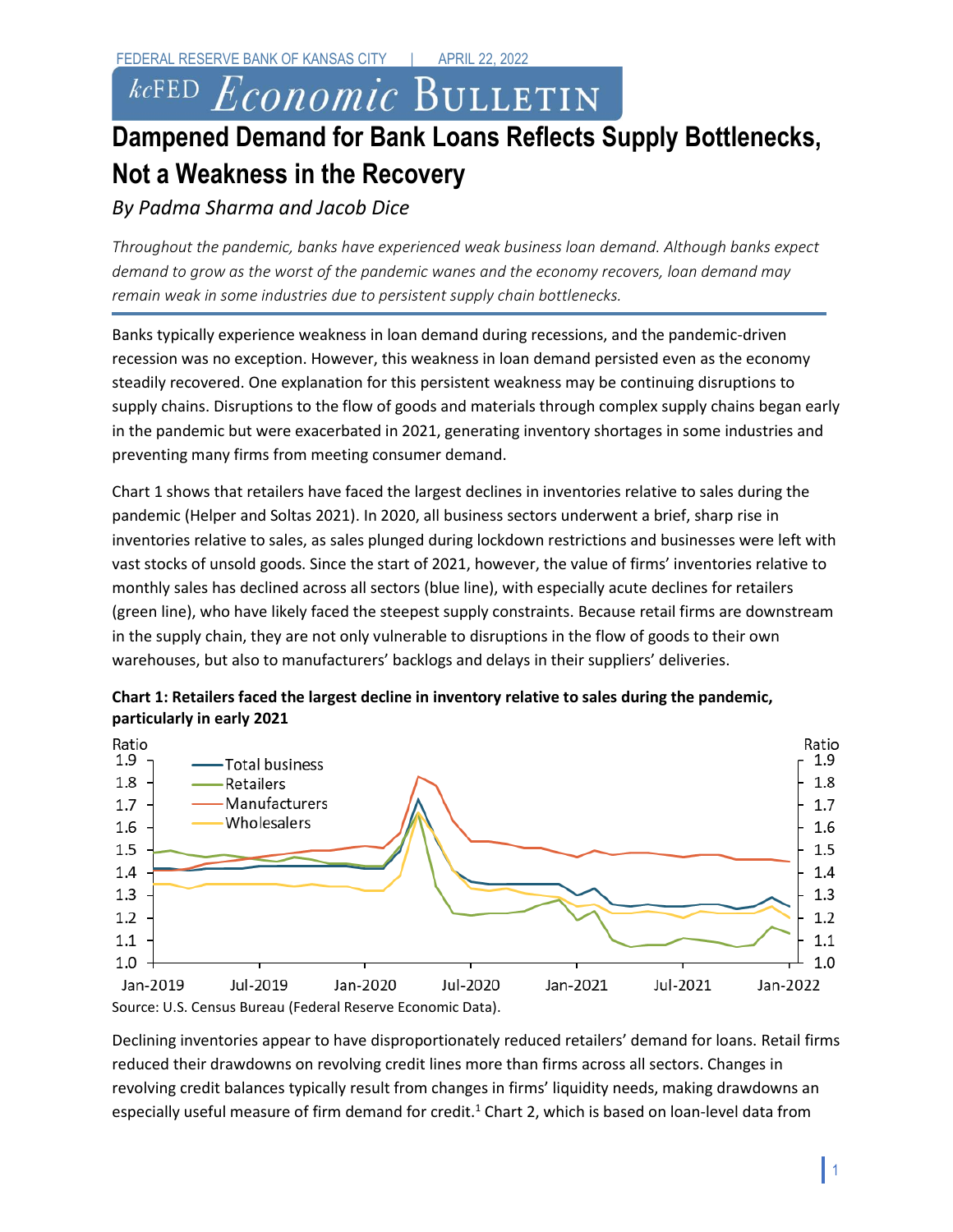large banks, shows that revolving balances rose sharply for all firms at the onset of the pandemic in 2020:Q1, when firms drew down their lines of credit to insure against a future tightening of credit standards (Acharya and Steffen 2020).<sup>2</sup> Once fiscal and monetary support measures were introduced in 2020:Q2, firms quickly repaid what they borrowed in the previous quarter as well as a portion of their preexisting borrowings, and revolving balances declined below pre-pandemic levels. When supply constraints intensified in 2021:Q1, however, revolving balances remained steady for firms overall (blue line), but declined among retail firms (green line). Combined with diminished retail inventories, the decline in retail firms' revolving balances suggests that supply bottlenecks weighed especially heavily on their demand for loans.





Sources: Board of Governors of the Federal Reserve System and U.S. Census Bureau.

Loan demand appears to have been weakest among the smallest retail firms, suggesting they may have been even less equipped to overcome supply bottlenecks than their larger counterparts. Chart 3 shows changes in revolving balances in 2021:Q4 relative to 2019 averages by firm size based on net sales. The blue bar shows that retail firms with net sales of less than \$50 million reduced their revolving balances by 95 percent, while retail firms with greater net sales engaged in progressively smaller reductions. Within each firm size category, however, revolving balances fell more sharply for retail firms relative to firms in other sectors.

#### **Chart 3: Small retail firms reduced their revolving balances more than large firms and peers across sectors**



Source: Board of Governors of the Federal Reserve System.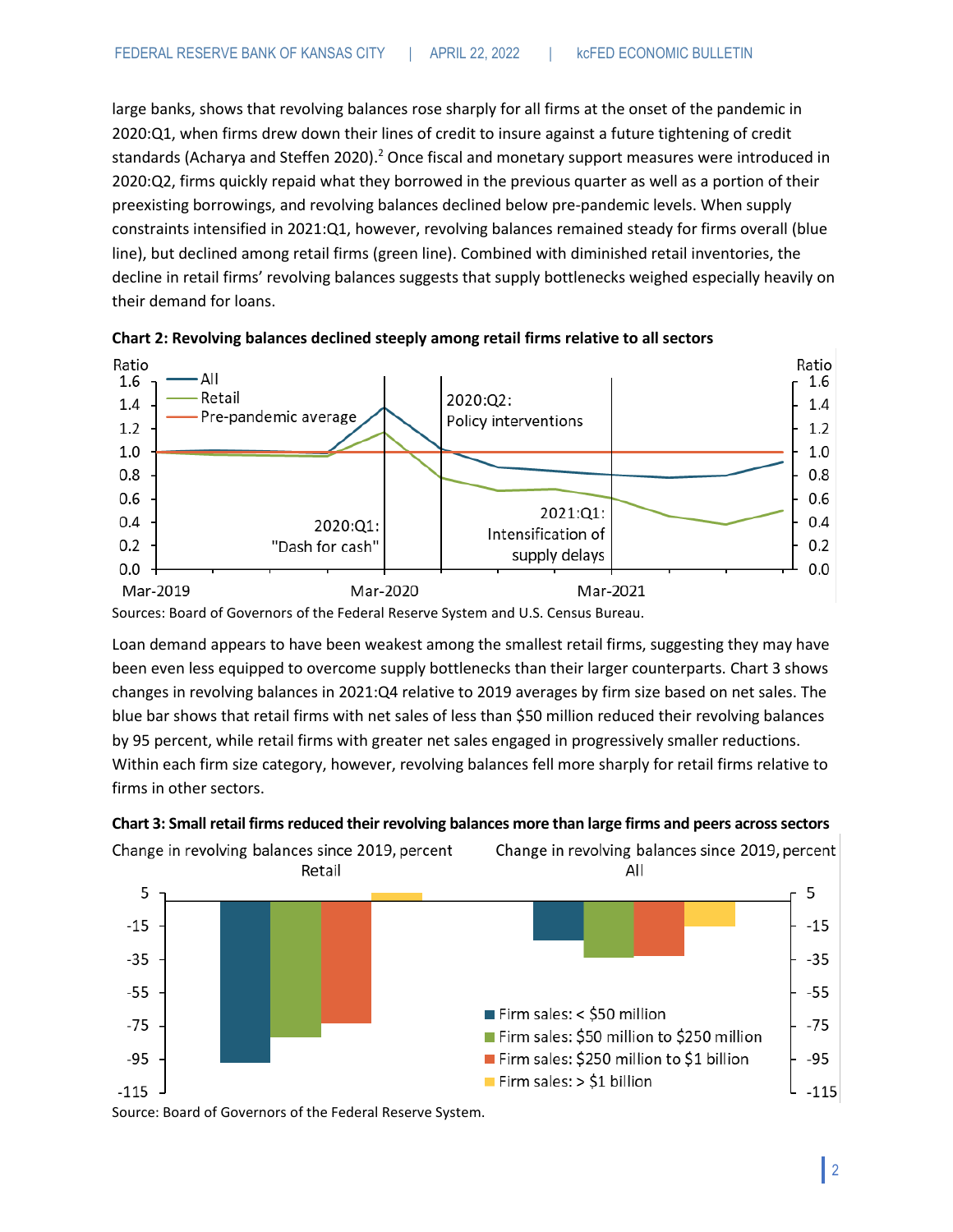Although supply constraints appear to have weighed especially heavily on loan demand in the retail sector, the cash buffers that firms built up during the pandemic have likely also restrained loan demand. To capture the effect of firms' cash buffers, we separate firms into quartiles based on changes in their cash-to-asset ratios from 2019 to 2021:Q4 (higher quartiles denote firms with greater increases in their cash balances relative to assets during this period). Chart 4 shows how the utilization rate, measured as the ratio of revolving balances drawn by firms relative to the limits on their credit lines, changed for firms in each quartile during the same period.<sup>3</sup> Overall, firms that accumulated cash balances were more likely to rely on their internal funds and curtail demand for bank loans. Retail firms with larger increases in their cash buffers relative to assets (third and fourth quartiles, green bars) reduced credit drawdowns much more than firms across business sectors (third and fourth quartiles, blue bars). These trends suggest that cash balances served as an alternative to bank loans, and retail firms relied more on their internal funds than did firms across sectors.





Quartile of change in cash-to-assets ratio since 2019

Note: Chart shows the change in the credit line utilization rate for each quartile of change in the cash-to-asset ratio among retail firms and firms from all sectors.

Sources: Board of Governors of the Federal Reserve System and Compustat.

Firm demand for bank loans—especially at small banks—will likely continue to be suppressed by supply bottlenecks as COVID-19 cases reemerge in other parts of the world and geopolitical tensions escalate. Supply bottlenecks are likely to weigh especially heavily on loan demand from small firms in the retail sector, as larger firms may be better positioned to use their capital to overcome supply constraints.<sup>4</sup> In this way, supply constraints may exacerbate the trend toward concentration in the retail sector and confer an even bigger market share to large firms at the cost of small firms that typically borrow from community banks (Smith and Ocampo 2022). As a result, community banks that predominantly serve small businesses may continue to face persistent downward pressure on demand for bank loans even as large banks start to meet stronger demand. Additionally, the large cash buffers many firms accumulated during the pandemic are currently weakening their demand for bank loans. In response to policy tightening, firms may choose to continue drawing on their cash buffers for an extended period instead of tapping lines of credit. In sum, even as the economy continues to recover, loan demand will likely remain relatively muted due to supply bottlenecks and firms' cash buffers rather than a weakness in the recovery.